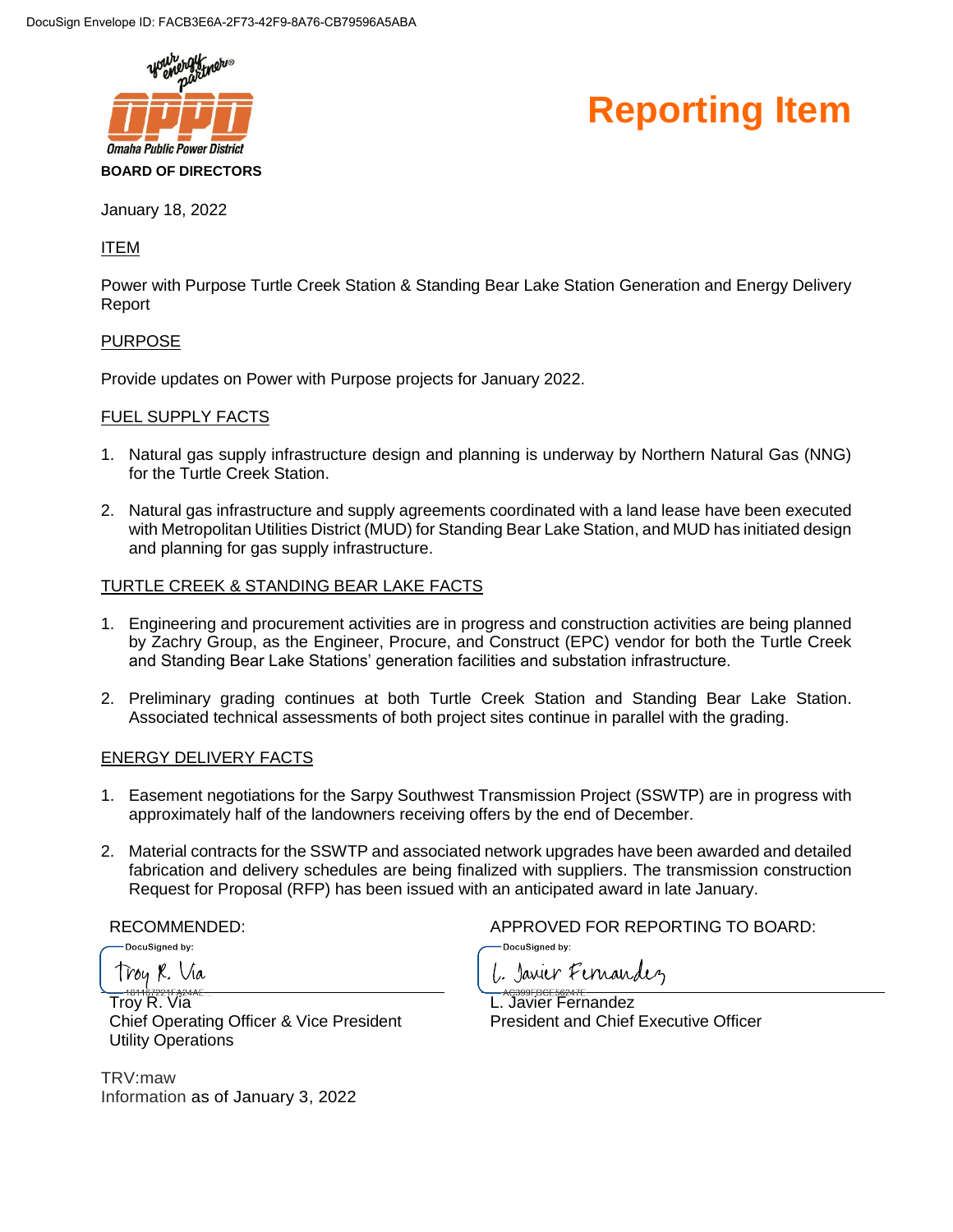

# Power with Purpose Update January Open Committee Meeting

January 18, 2022

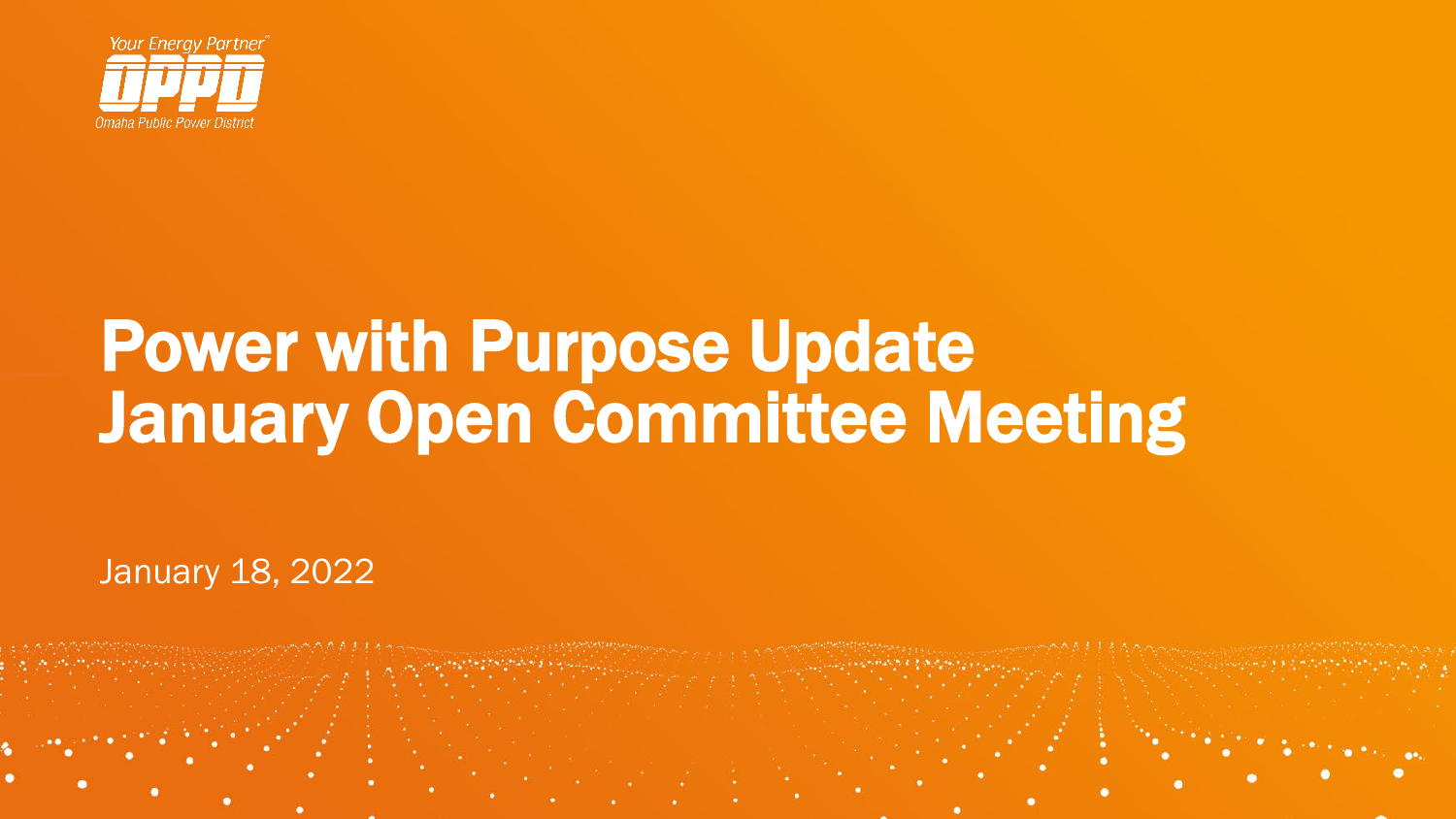## Updates

• Turtle Creek Station & Standing Bear Lake Station Projects & Fuel Supply

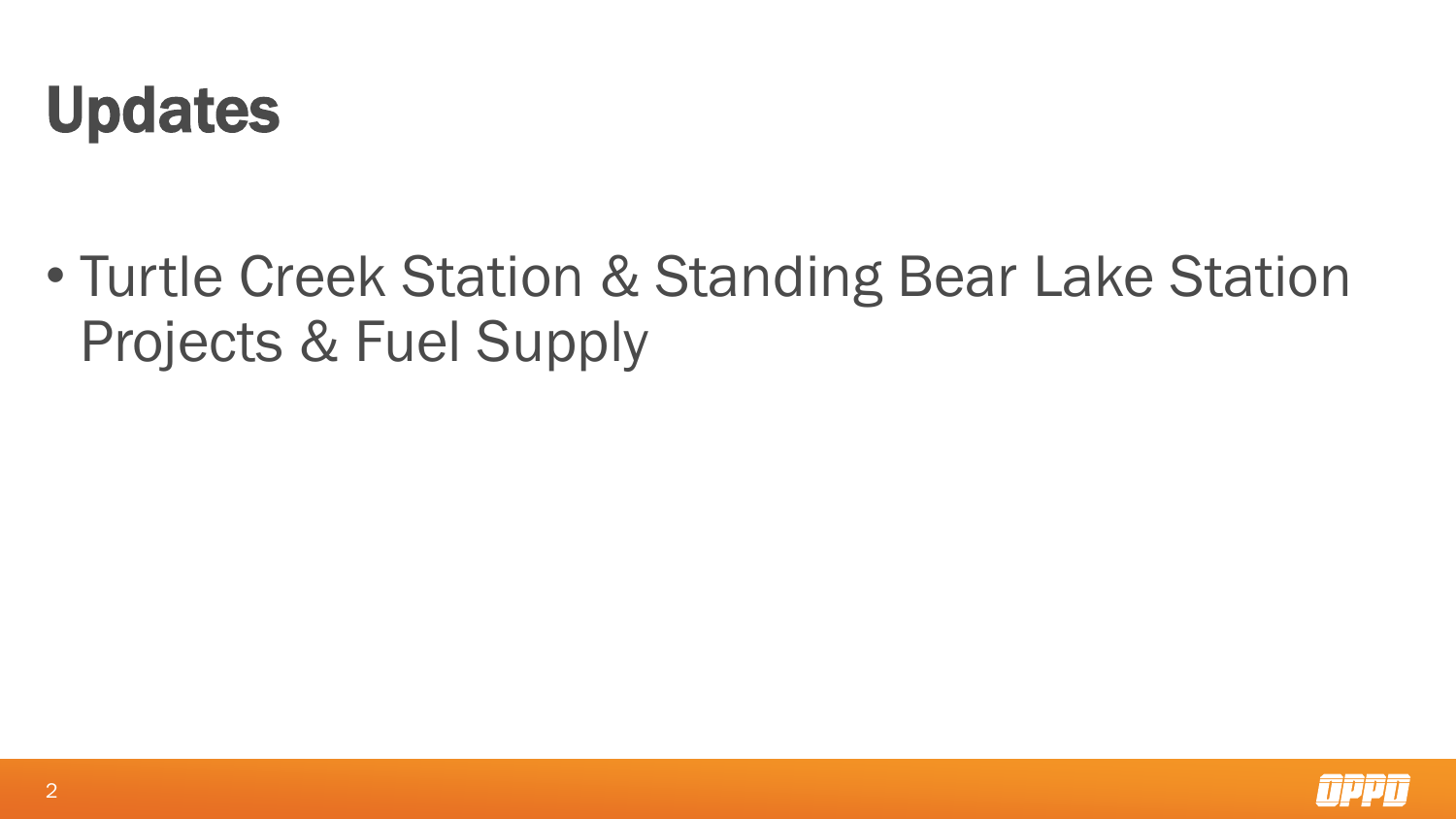## Generation Project & Fuel Supply Update

- Zachry Group Engineer, Procure, Construct Vendor
	- ̶ Design and procurement phases in progress
	- ̶ Planning underway for construction phase
	- ̶ Site geotechnical work to support foundation design
- Wartsila Reciprocating Internal Combustion Engines (SBLS)
	- Manufacturing and factory acceptance testing are complete
- Preliminary grading continues into Q1 2022 at both Turtle Creek Station (TCS) and Standing Bear Lake Station (SBLS)
- Natural gas supply infrastructure design and planning underway with Northern Natural Gas for TCS and with Metropolitan Utilities District for SBLS
- Community engagement
	- ̶ Plan to meet with City of Papillion in January for project update (TCS)

| <b>Project Schedule</b>                   | <b>Milestone</b> (Past/Future) |
|-------------------------------------------|--------------------------------|
| <b>TCS Preliminary Grading</b>            | Aug. 2021 - Q1 2022            |
| <b>SBLS Preliminary Grading</b>           | Sept. 2021 - Q1 2022           |
| <b>EPC Contractor Award</b>               | September 22, 2021             |
| <b>EPC Kickoff Meeting</b>                | November 2, 2021               |
| <b>SBLS &amp; TCS Construction Starts</b> | <b>Quarter 1, 2022</b>         |
| <b>SBLS Commercial Operation</b>          | May 1, 2023                    |
| <b>TCS Commercial Operation</b>           | <b>August 18, 2023</b>         |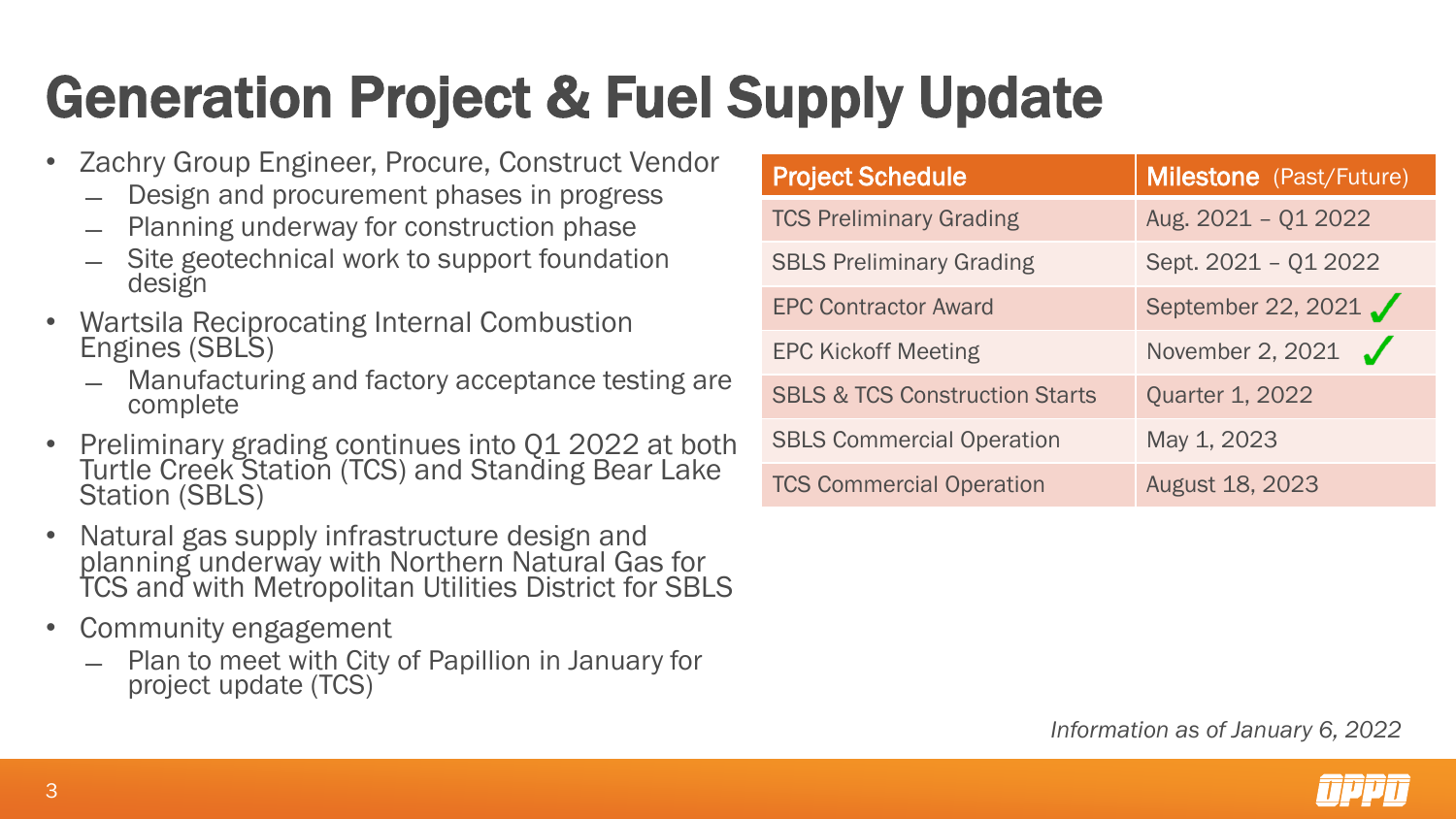# Major Equipment



Siemens Energy (TCS) – combustion turbine inlet



Wartsila/ABB (SBLS) - generator

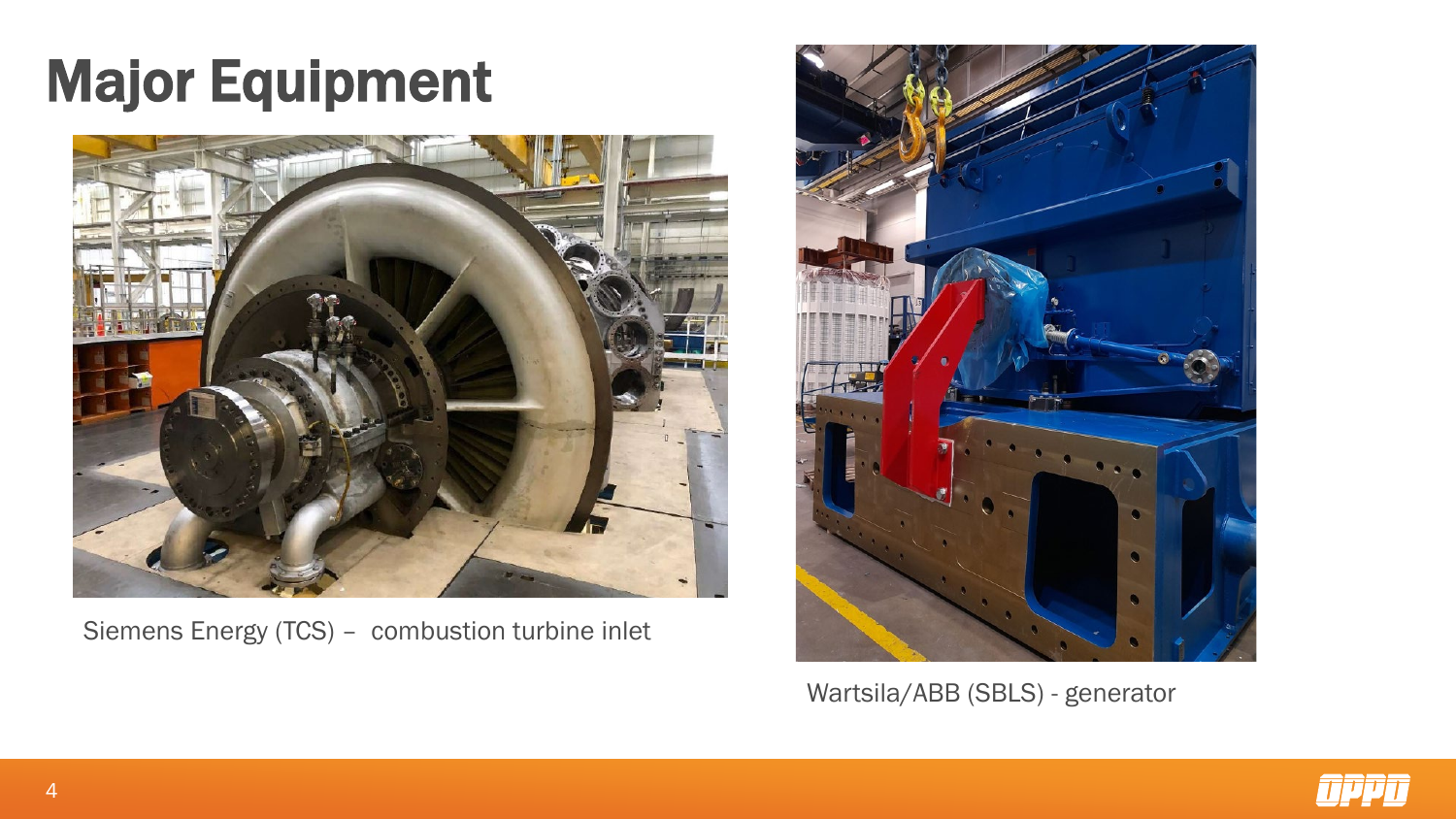### Standing Bear Lake Station Preliminary Grading



As of October 29, 2021